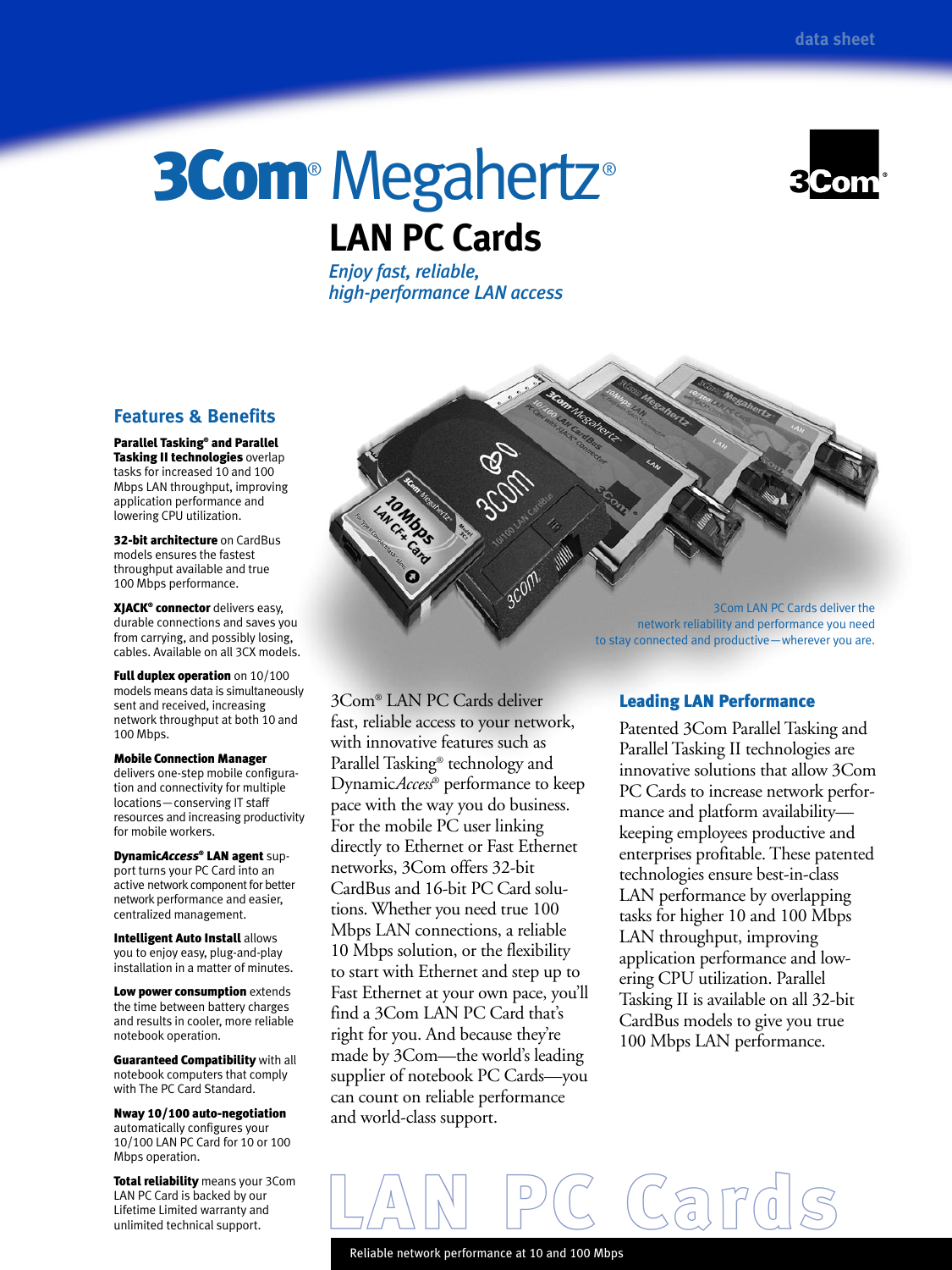# Type II or Type III: Which PC Card is Best for You?

3Com offers two form factors for its PC Cards that don't require proprietary cables. Type II cards are available with 3Com's patented XJACK® connector and require one PC Card slot. Our new Type III PC Cards with integrated LAN connector also provide cableless operation. This Type III form factor uses both of your vertically stacked Type II PC Card slots or a single Type III PC Card slot.

Whichever type you choose, 3Com's superior LAN technologies, simple installation, and easy-to-use features will keep you calm and connected.

# 3Com Mobile Software Solutions—One-Step Configuration and **Connectivity**

For smart solutions to IT problems and intelligent LAN performance you want LAN PC Cards with 3Com mobile software.

For example, Mobile Connection Manager lets IT managers create network configuration profiles once, then distribute them as needed. The user simply selects the appropriate configuration icon, such as "Sales Office LAN," or "Home Office LAN," to set all system configurations. Mobile Connection Manager defines the nearest printers for each location, IP settings, and more. Users get a fast, dependable way to get connected simply—wherever they are. IT managers get fewer headaches.

Dynamic*Access* LAN agent support brightens any IT administrator's day. It turns your PC Card into an active network component, making your mobile PC infinitely more manageable and helping it perform better on the network.

# Easy to Install, Configure, and Update

3Com LAN PC Cards practically install themselves. Intelligent Auto Install, an innovative 3Com architecture, allows your system to quickly install and configure the LAN PC Card automatically. A couple of clicks, and you're up and running. And when you're ready, 3Com LAN PC Cards feature flash DSP for updating your PC Card's main functionality simply and easily yourself.

# Low Power Consumption

Delivering some of the industry's lowest power consumption ratings, our 10/100 LAN CardBus PC Cards operate at a low 3.3 volts, requiring only 145 mA of power for Fast

Ethernet and less than 10 mA for sleep mode. The 10 Mbps LAN PC Card delivers maximum computing time with the industry's lowest power consumption of just 26 mA using twisted-pair cabling.

# Guaranteed Compatibility

When you purchase a 3Com LAN PC Card, rest assured that you're getting complete compatibility with a broad range of leading operating systems and notebooks with 16- and 32-bit PCMCIA slots. In fact, you're guaranteed compatibility with all notebook computers that comply with The PC Card Standard.

## Realizing the Universal Connection

Simplicity with peace of mind. 3Com's objective with the Universal Connection is to tear down any barriers between you and the most reliable connections—wherever you are. Our 10/100 and 10 Mbps LAN PC Cards leverage constant connectivity, advanced simplicity, transparent intelligence, and future innovations. As a result, you receive superior connections, manageability and ease of use worldwide. Benefits only 3Com can offer.

# 32-bit CardBus or 16-bit PC Card?

Optimized for video and other bandwidth-intensive applications, 3Com® CardBus PC Cards leverage the newer, highspeed CardBus peripheral interface found in many notebook PCs today. While 10/100 16-bit PC Cards top out at approximately 30 Mbps due to bandwidth limitations, CardBus PC Cards take full advantage of the wider 32-bit PCI bus to deliver maximum LAN performance—up to 90 Mbps.

Any PC Card that doesn't have CardBus in its name works the same and delivers the same performance in any 16-bit PC Card or 32-bit CardBus slot. However, CardBus PC Cards work only in CardBus slots.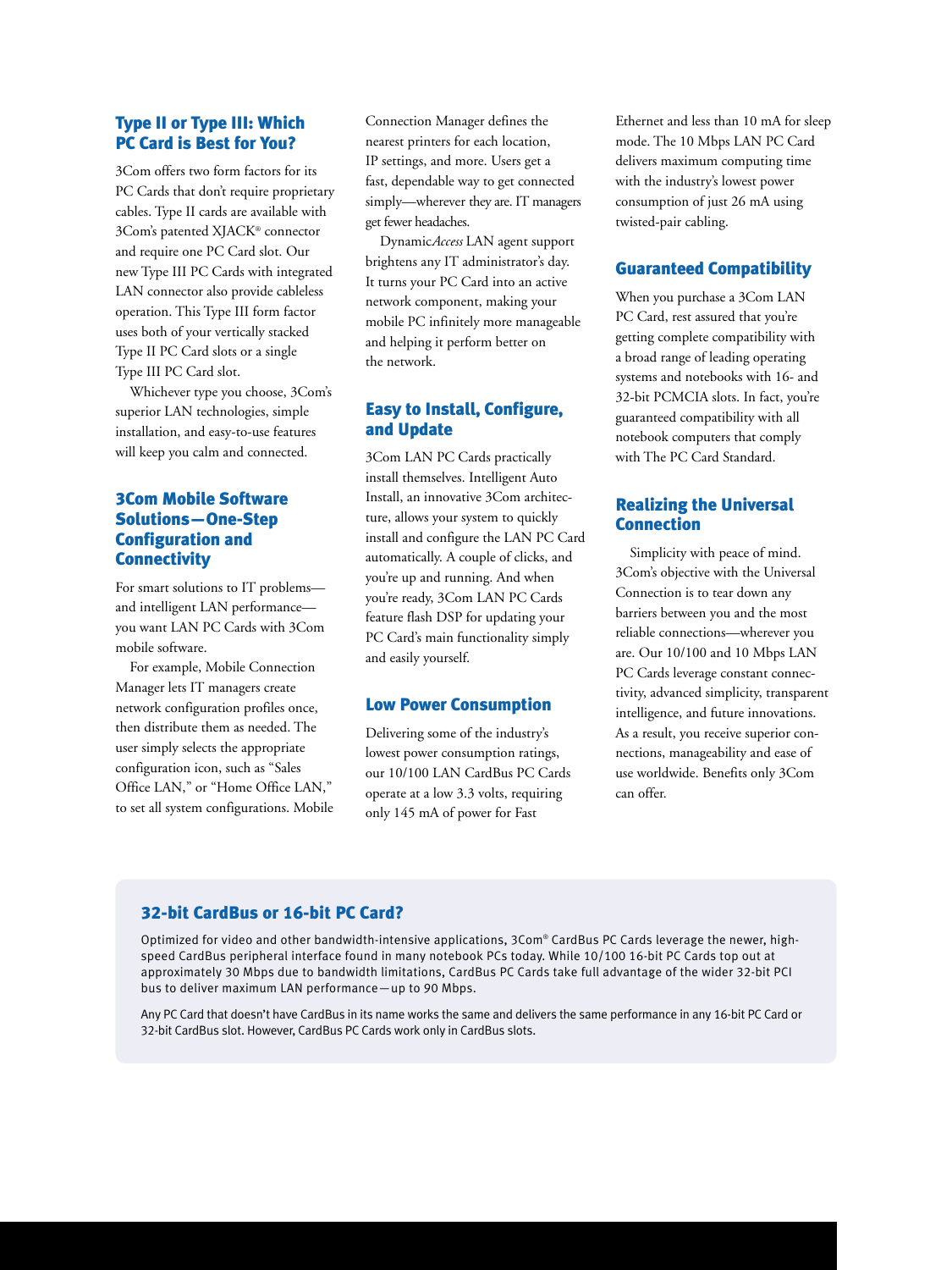# 3Com® Megahertz® 10/100 LAN CardBus PC Card

## *(Model 3CXFE575CT, 3CCFE575CT)*

Want to get the most performance and

manageability from your CardBus notebook and your network? Then check out our 3Com® Megahertz® 10/100 LAN

CardBus PC Card. Its 32-bit architecture, patented Parallel Tasking technologies, and full-duplex operation deliver industry-leading Fast Ethernet and Ethernet performance—while Dynamic*Access* technology brings desktop manageability to your notebook PC.

A built-in XJACK® connector (on model 3CXFE575CT) makes mobile LAN connections a snap—literally. Just slide in the PC Card, pop out the XJACK LAN connector, and snap in your RJ-45 cable. You get high-performance, rock solid LAN connections —and eliminate the need to carry and possibly lose a connecting cable.

Intelligent Auto Install and Windows 98, 95, and 2000 Plug-and-Play support make installation quick and easy. And Nway 10/100 autonegotiation means you can start out with 10 Mbps networking, and shift on the fly to 100 Mbps LAN performance when you're ready.

Each PC Card is guaranteed compatible with leading CardBus notebooks and includes software drivers for a wide range of network operating systems. And like all 3Com LAN PC Cards, it features extremely low power consumption to extend notebook battery life and reduce heat generation, increasing overall notebook reliability. For best-in-class performance, manageability, and reliability, you can't beat a 3Com Megahertz 10/100 LAN CardBus PC Card.

| <b>3Com<sup>®</sup> LAN PC Cards</b><br><b>Features Comparison</b>                                                                                                                                                                                                       | 3CXFE575CT | 3CCFE575CT | 3C3FE575CT | 3CXFE574BT | 3CCFE574B7 | 3CXE589ET | 3CXE589EC | 3CCE589ET | 3CCE589EC | $\overline{5}$ |
|--------------------------------------------------------------------------------------------------------------------------------------------------------------------------------------------------------------------------------------------------------------------------|------------|------------|------------|------------|------------|-----------|-----------|-----------|-----------|----------------|
| 32-bit CardBus architecture                                                                                                                                                                                                                                              | $\bullet$  | $\bullet$  |            |            |            |           |           |           |           |                |
| 10/100 Mbps                                                                                                                                                                                                                                                              | ٠          | $\bullet$  |            |            | $\bullet$  |           |           |           |           |                |
| 10 Mbps                                                                                                                                                                                                                                                                  | $\bullet$  | $\bullet$  | ٠          | ٠          | $\bullet$  | $\bullet$ | $\bullet$ | $\bullet$ | $\bullet$ |                |
| XIACK® LAN connector                                                                                                                                                                                                                                                     | $\bullet$  |            |            | $\bullet$  |            | $\bullet$ | $\bullet$ |           |           |                |
| Type III PC Card with integrated LAN connector                                                                                                                                                                                                                           |            |            | $\bullet$  |            |            |           |           |           |           |                |
| Cable LAN connector                                                                                                                                                                                                                                                      |            | $\bullet$  |            |            | $\bullet$  |           |           | $\bullet$ | $\bullet$ |                |
| 10BASE-T/10BASE2 combo cable                                                                                                                                                                                                                                             |            |            |            |            |            |           | ٠         |           | ٠         |                |
| Parallel Tasking® II technology                                                                                                                                                                                                                                          | $\bullet$  | $\bullet$  | $\bullet$  |            |            |           |           |           |           |                |
| Parallel Tasking technology                                                                                                                                                                                                                                              | $\bullet$  | $\bullet$  |            |            | $\bullet$  |           |           |           |           |                |
| Nway 10/100 auto-negotiation                                                                                                                                                                                                                                             | $\bullet$  | $\bullet$  | ٠          |            | $\bullet$  |           |           |           |           |                |
| <b>Mobile Connection Manager</b>                                                                                                                                                                                                                                         | ٠          | $\bullet$  |            |            |            |           |           |           |           |                |
| DynamicAccess® LAN agent support                                                                                                                                                                                                                                         | $\bullet$  | $\bullet$  |            |            | $\bullet$  | $\bullet$ |           |           | $\bullet$ |                |
| Advanced network management<br>(WfM, DMI, ACPI, Managed PC Boot Agent)                                                                                                                                                                                                   |            |            |            |            |            |           |           |           |           |                |
| Windows 98, 95, 2000 & Windows NT 4.0                                                                                                                                                                                                                                    | ٠          | ٠          |            |            | $\bullet$  |           |           |           | ٠         |                |
| Windows CE                                                                                                                                                                                                                                                               |            |            |            |            |            | ٠         |           |           |           |                |
| All 3Com LAN PC Cards feature flash DSP, full duplex operation, Guaranteed Compatibility, Hot Swapping, Intelligent Auto Install, low power consumption, Lifetime Limited<br>warranty, major network drivers, SmartAgent® management, and Transcend® Network Management. |            |            |            |            |            |           |           |           |           |                |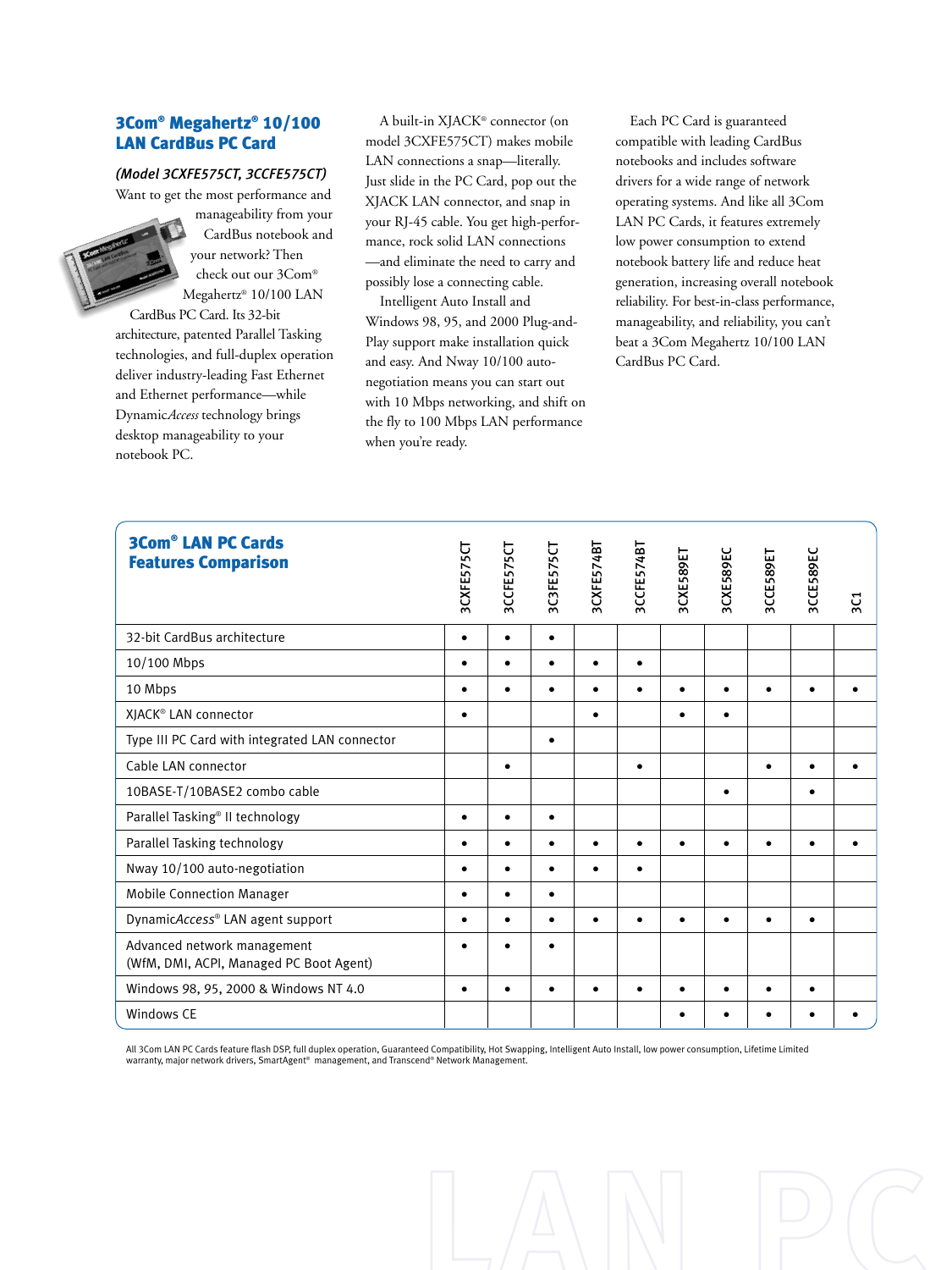# 3Com 10/100 LAN CardBus Type III PC Card

## *(Model 3C3FE575CT)*

Give your CardBus notebook the network performance and manageability it deserves—and the convenience of integrated connectors. This 32-bit Type III PC Card includes the same high-end LAN features found on model 3CXFE575CT. Both are easy to install and use the same install drivers. Yet, model 3C3FE575CT offers an integrated LAN connector in a Type III PC Card that uses both of your vertically stacked Type II PC Card slots or a single Type III PC Card slot.

# 3Com Megahertz 10/100 LAN PC Card

## *(Model 3CXFE574BT, 3CCFE574BT)*

Don't have a 32-bit CardBus slot, but you still want best-in-class LAN performance for your 16-bit notebook? Consider a 3Com Megahertz 10/100 LAN PC Card. It offers advanced features such as Parallel Tasking and full-duplex operation for industryleading 10/100 LAN connectivity, and Dynamic*Access* LAN agent support to ensure maximum manageability. It's incredibly easy to install, too. See the Features Comparison chart for additional product highlights.

## 3Com Megahertz 10 Mbps LAN PC Card

## *(Model 3CXE589EC, 3CXE589ET, 3CCE589EC, 3CCE589ET)*

Is 10 Mbps plenty of speed for your foreseeable networking plans? Then count on 3Com Megahertz 10 Mbps LAN PC Cards to give you the fastest, most reliable 10 Mbps LAN connections available—thanks to Parallel Tasking technology. Couple that with the advanced network functionality Dynamic*Access* offers, and you've got a low-cost LAN solution for highperformance connections. See the Features Comparison chart for additional product highlights.

# 3Com Megahertz 10 Mbps LAN CF+ Card

## *(Model 3C1)*

Looking for simple, fast, and reliable LAN connectivity for your Windows CE system? Look no further than our 3Com Megahertz 10 Mbps LAN CF+ Card. Parallel Tasking technology ensures outstanding, desktop-like performance. Plus, low power consumption extends the time between battery charges and delivers cool, reliable palmtop computing. Put simply, this card packs "big-system" connectivity into a tiny Type II CF+ card.

This matchbook-size Type II CF+ card is guaranteed compatible with

Windows CE (version 2.1 or higher) computers with a Type II CF+ slot and complies with version 1.3 of the CompactFlash Standard, ensuring broad interoperability. See the Features Comparison chart for additional product highlights.

# Ethernet Cables

Expand your networking capabilities or replace lost cables with individual 100BASE-TX, 10BASE-T, or 10BASE2 cables. To order, visit **http://buydirect.3com.com/** or call your local 3Com support center. In the U.S., call 1 800 846 2233.

# Lifetime Limited Warranty

3Com warrants your 3Com PC Card for as long as you own it.



## XJACK® Connector

For more than six million users, the patented 3Com® XJACK® connector is the standard for painless mobile connections. Made from high-strength, heat-resistant thermoplastics, these durable connectors withstand even the most hectic mobile lifestyle. Choose XJACK connectors and say goodbye to carrying cables, and the downtime and expense of ordering new ones.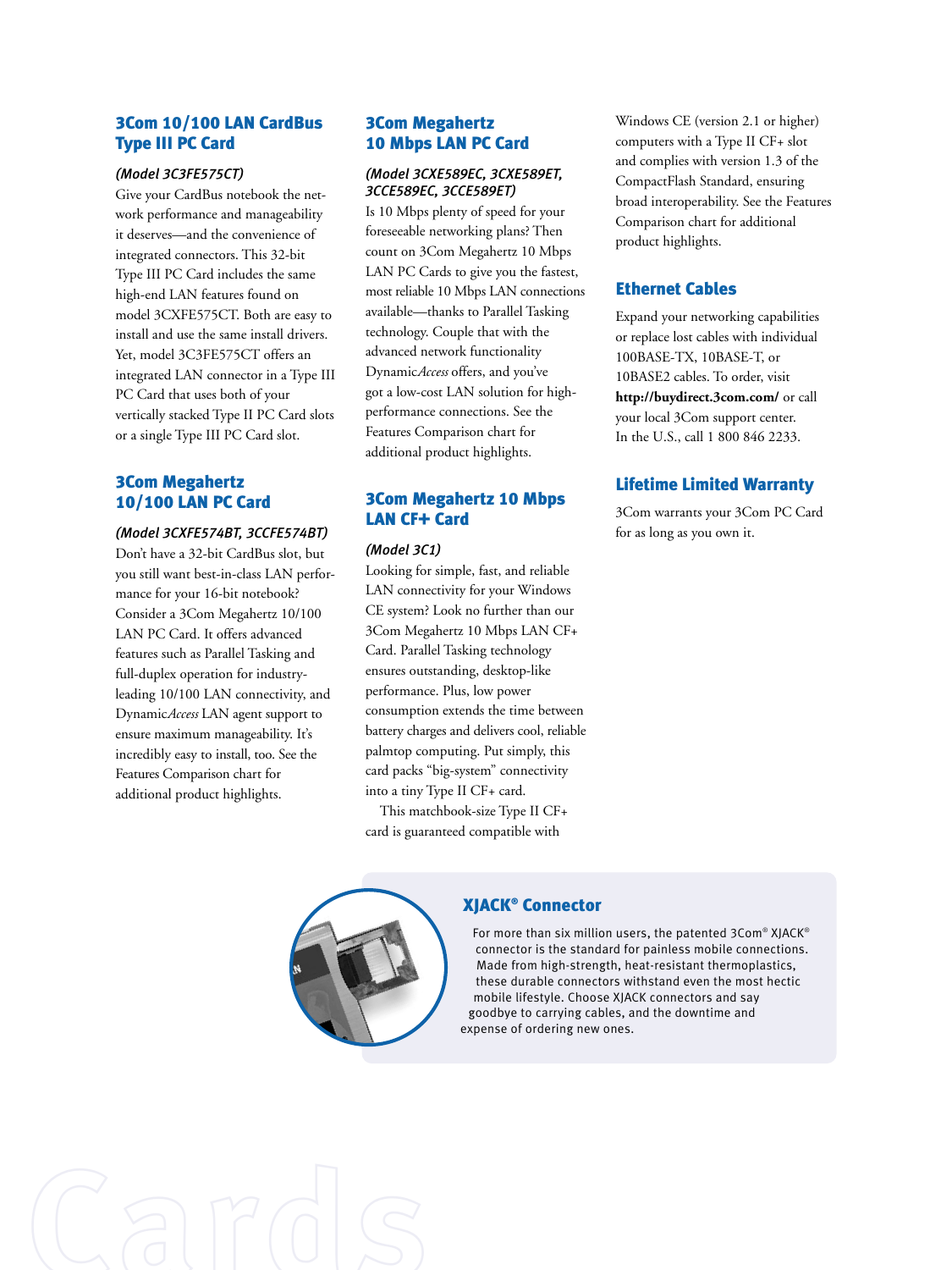# Specifications

*3Com LAN PC Cards*

#### **Software Drivers**

For a current list of software drivers, please visit **www.3com.com/mobile/pccards/**.

#### **Network Management All models**

SNMP driver agents available at **www.3com.com/**

Transcend® PCLink SmartAgent® software available by order.

#### **Minimum System Requirements**

**Models 3CXFE575CT, 3CCFE575CT, and 3C3FE575CT**

Notebook PC with an available 32-bit CardBus PC Card slot

8 MB of RAM (16 MB of RAM for Windows NT 4.0)

Windows 98, Windows 95 OSR2, Windows 2000, Windows NT 4.0, or DOS

#### **Models 3CXFE574BT and 3CCFE574BT**

Notebook PC with an available 16-bit PC Card or 32-bit CardBus PC Card slot

#### 8 MB of RAM

Windows 98, Windows 95 OSR2, Windows 2000, Windows NT 4.0, Windows 3.1x with Card and Socket Services version 2.1 or higher, or DOS

#### **Models 3CXE589ET, 3CXE589EC, 3CCE589ET, and 3CCE589EC**

Notebook PC with an available 16-bit PC Card or 32-bit CardBus PC Card slot

#### 8 MB of RAM

Windows 98, Windows 95 OSR2, Windows 2000, Windows NT 4.0, Windows 3.1x with Card and Socket Services v2.1or higher, or DOS; also supports Windows CE 2.0

#### **Model 3C1**

Windows CE 2.1 compatible computer with an available Type II CF+ slot; compatible with all CPUs that support Windows CE 2.1 by Microsoft including the MIPS 3000 and 4000, StrongARM 1100, and Hitachi SH3/SH4 8 MB of RAM

# Windows CE 2.1

## **Standards Conformance**

# **Models 3CXFE575CT, 3CCFE575CT, 3C3FE575CT, 3CXFE574BT, and 3CCFE574BT**

IEEE 802.3u (100BASE-TX) IEEE 802.3 (10BASE-T) The PC Card Standard, March 1997

#### **Models 3CXE589ET, 3CXE589EC, 3CCE589ET,**

**3CCE589EC, and 3C1** IEEE 802.3 (10BASE-T)

The PC Card Standard, March 1997

#### **Safety and Electromagnetic Conformance All models**

FCC part 15, Subpart B, Class B VCCI Class 2 C-tick CE CULus 1950, 3rd edition

#### **Power Consumption Models 3CXFE575CT, 3CCFE575CT, and 3C3FE575CT**

With supply voltage of 3.3V +/- 10% 10BASE-T: 115 mA typical

# 100BASE-TX: 145 mA typical

## **Models 3CXFE574BT and 3CCFE574BT**

With supply voltage of 5V +/- 10% 10BASE-T: 110 mA typical 100BASE-TX: 160 mA typical

#### **Models 3CXE589ET, 3CXE589EC, 3CCE589ET,**

## **and 3CCE589EC**

With supply voltage of 5V +/- 5% 10BASE-T: 26 mA typical 10BASE2: 198 mA typical

### **Models 3C1**

10BASE-T: 13 mA typical Sleep: 13 mA typical

#### **Physical Dimensions**

**Models 3CXFE575CT, 3CCFE575CT, 3CXFE574BT, 3CCFE574BT, 3CXE589ET, 3CXE589EC, 3CCE589ET, and 3CCE589EC**

Length: 85.6 mm/3.37 in Width: 54.0 mm/2.23 in Thickness: 5.0 mm/0.20 in

#### **Model 3C3FE575CT**

Length: 85.6 mm/3.37 in Width: 54.0 mm/2.23 in Thickness: 10.0 mm/0.40 in

#### **Model 3C1**

Length: 43.0 mm/1.7 in Width: 36.0 mm/1.4 in Thickness: 3.3 mm/0.13 in

## **Environmental Operating Ranges**

**All models**

Temperature: 0° to 70° C/32° to 155° F

#### Relative Humidity: 10% to 90% non-condensing

#### **Warranty**

#### **Lifetime Limited warranty**

3Com warrants your PC Card to be in good working order for as long as you own it.